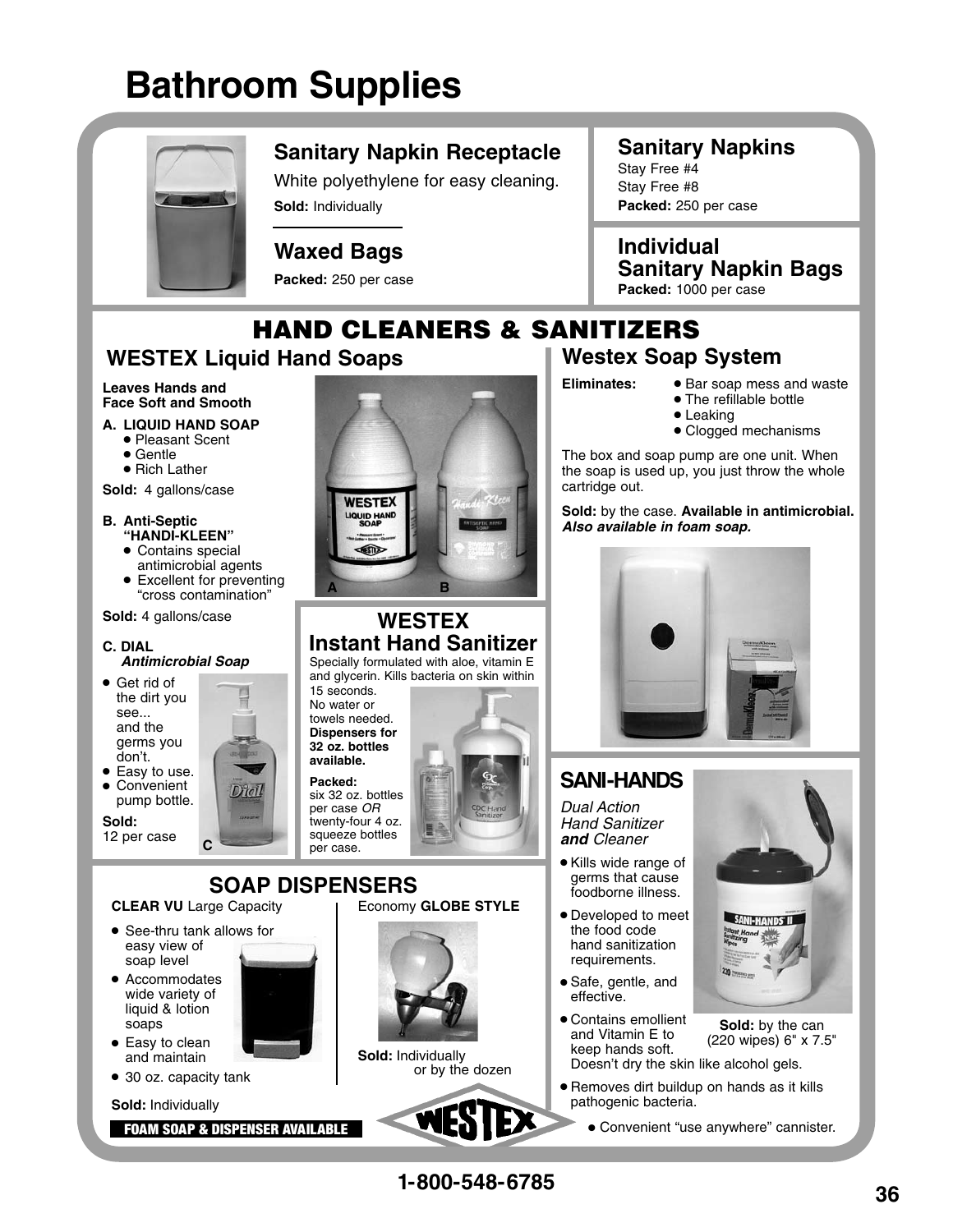# **Bathroom Supplies**

#### **Jumbo & Jr. Toilet Tissue Dispenser**

Large Roll Size (9") and Super Roll Size (12") Economical and easy to maintain.



**Packed:** Individually

#### **Roll Towel Dispenser**

Will work on any roll up to 8"

#### **Lever Action**



**Packed:** Individually

wide and 800' long. Keyed locking system.

## **WESTEX Acid Bowl Cleaner**

Formulated with a hydrochloric acid base for institutional use, where a heavy duty product is required. Its high viscosity enables the cleaner to cling to the bowl surface through a number of flushes, giving **longer lasting activity**. In addition, the high specific gravity causes the bowl cleaner to attack encrustations below the water level in the toilet. Fume-free.

**Packed:** 12 quarts/case

## **Drop In Cleaner Block**

#### **CLEANS & DEODORIZES THE TOILET BOWL**

Each flush releases hard working cleaning chemicals, that clean the bowl. So you don't have to!

**SAVE TIME & MONEY** You will clean less often by using the drop-in!

**BLUES THE WATER** Blue color indicates it's working and when you need to replace it.

#### **PROFESSIONAL STRENGTH** Each block contains professional cleaning agents that **clean and deodorize for up to 1500 flushes.**

**Packed:** 12 per case



**Non-Toxic**





# **Terrifico Cleaner & Deodorizer**



All-purpose cleaner, effective for a wide variety of cleaning applications: floors, walls, kitchens, food service areas and restrooms. Advanced formula penetrates deep into surfaces to capture grease and solids. Neutral pH. Biodegradable. Cleans while leaving a long-lasting **lavender**  scent. No rinsing needed—it leaves no residue. One gallon bottle makes 64 gallons of RTU solution.

**Packed:** 4 gallons/case

#### **JON Q. PUBLIK® AT LAST – ONE PRODUCT FOR ALL YOUR BATHROOM CLEANING NEEDS**

NO GUESS WORK – PACKED IN EASY, READY TO USE QUART BOTTLES

**Jon Q. Publik®** is a non-acid bowl cleaner

**Jon Q. Publik®** is a germicidal cleaner

**Jon Q. Publik®** is a disinfectant

**Jon Q. Publik®** is a deodorant

**Jon Q. Publik®** is a sanitizer & mildew Inhibitor

**Jon Q. Publik®** is pleasantly scented and environmentally safe

**Packed:** 12 quarts per case

# **Velvet Soft Facial Tissue**

Our Velvet Soft 2-ply facial tissues are 65% pre-consumer waste fiber and 35% mill broke paper. Compact box size, packed in a white case with Velvet Soft and recycle logos.



Packed: 30 boxes per case / 100 tissues per box





**1-800-548-6785**